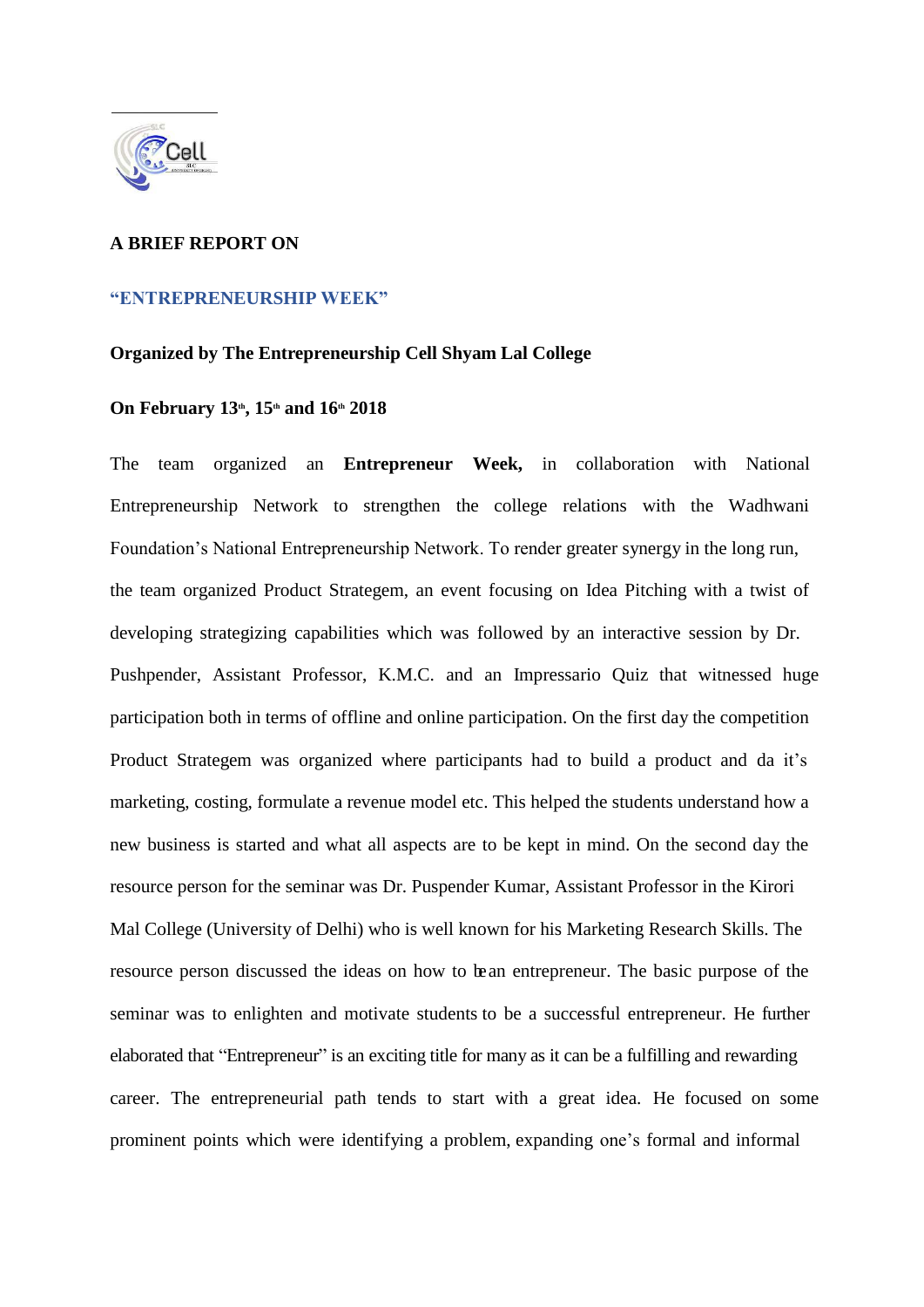education, building network, solving the problem with a business idea and raising money. The students who were present in the seminar were fascinated about the ideas shared by Dr. Puspender Kumar. On the third day a quiz competition was organized for the students. The competitions helped the participants and the audience to get vast exposure and experience to the corporate world and the entrepreneurial journey. They were able to polish up their business knowledge and intellect and learned to tackle obstacles on the run.

 The event was well attended by the faculty as well as students, and the response was overwhelming. The speakers of the event expressed their gratitude towards everyone who joined. They also wished best of luck to everyone and also gave some tips to gain success in future. The seminar ended on a positive note and was a successful on. Our heartiest thanks to Dr. Pushpender Kumar for his valuable time. We are grateful to our Principal Dr. Rabi Narayan Kar, for always encouraging us and supporting us. 50 students attended the event.